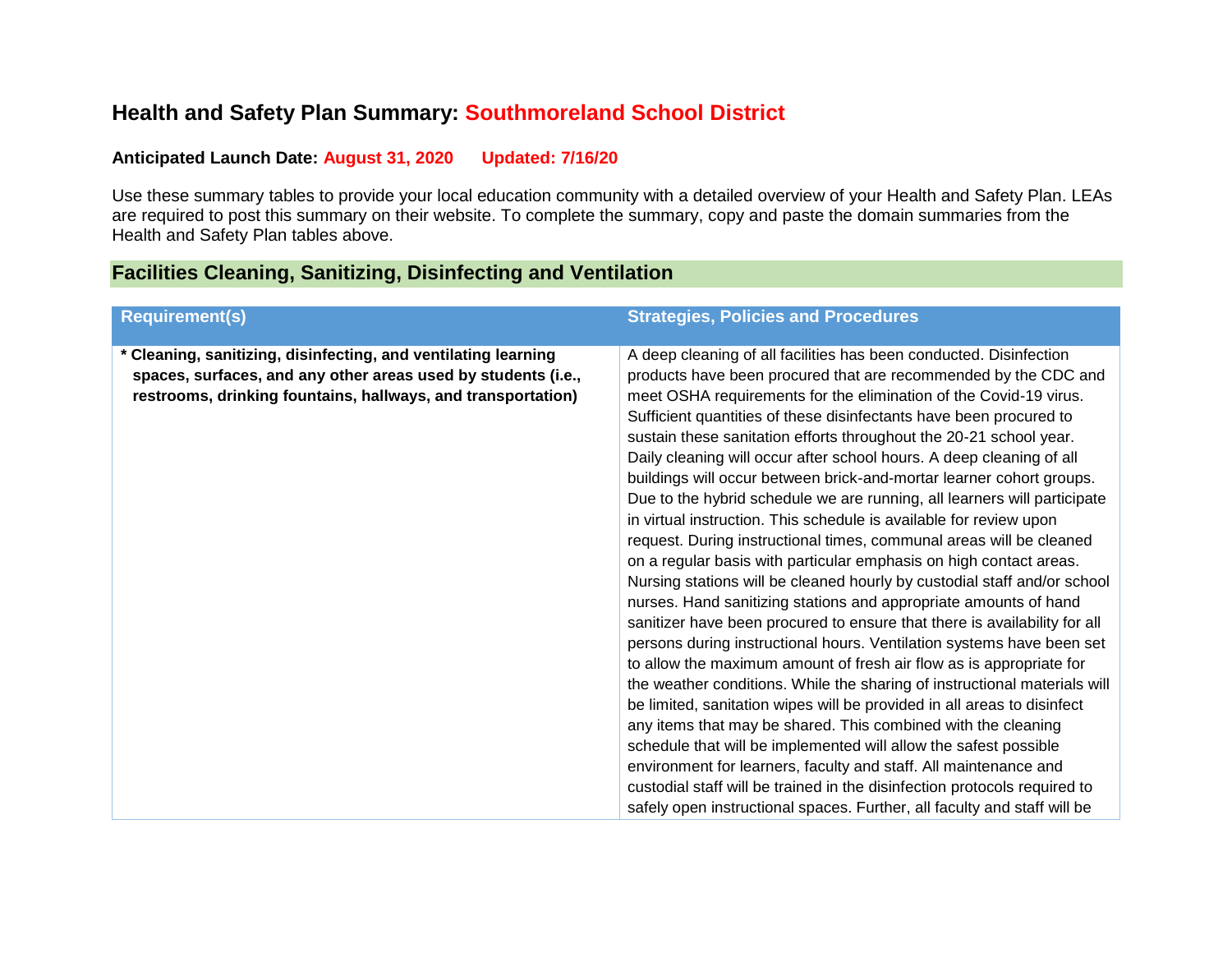| <b>Requirement(s)</b> | Strategies, Policies and Procedures                                                                                                                                                                                                                                                                                                              |
|-----------------------|--------------------------------------------------------------------------------------------------------------------------------------------------------------------------------------------------------------------------------------------------------------------------------------------------------------------------------------------------|
|                       | trained in regards to our School Reopening Health and Safety Plan.<br>These training have already begun and will continue throughout the<br>school year. The Superintendent and his administrative team will lead,<br>review, and participate in associated trainings. Preparedness will be<br>based upon observable data gathered by this team. |

## **Social Distancing and Other Safety Protocols**

| <b>Requirement(s)</b>                                                                                                                                       | <b>Strategies, Policies and Procedures</b>                                                                                                                                                                                                                                                                                                                                                                                                                                                                       |
|-------------------------------------------------------------------------------------------------------------------------------------------------------------|------------------------------------------------------------------------------------------------------------------------------------------------------------------------------------------------------------------------------------------------------------------------------------------------------------------------------------------------------------------------------------------------------------------------------------------------------------------------------------------------------------------|
| * Classroom/learning space occupancy that allows for 6 feet of<br>separation among students and staff throughout the day, to the<br>maximum extent feasible | Half of the learner population will be in the physical plants during any<br>given time. Southmoreland has created a hybrid schedule where half<br>of the learners report for face-to-face instruction. When learners are<br>not in the brick and mortar environment, a full virtual learning<br>environment will be provided through synchronous and asynchronous                                                                                                                                                |
| Restricting the use of cafeterias and other congregate settings,<br>and serving meals in alternate settings such as classrooms                              | instruction. All Special Education students will have increased access<br>to in-building instruction based upon IEP team decisions. Again, a full<br>virtual learning environment will be provided to ensure high quality<br>instruction. This scheduling methodology reduces class sizes to 12-15<br>learners. This will allow the six foot social distancing guidelines to be                                                                                                                                  |
| * Hygiene practices for students and staff including the manner<br>and frequency of hand-washing and other best practices                                   | fulfilled in all instructional and communal spaces this includes the<br>cafeteria and hallways. When possible, instruction will occur outdoors,                                                                                                                                                                                                                                                                                                                                                                  |
| * Posting signs, in highly visible locations, that promote everyday<br>protective measures, and how to stop the spread of germs                             | this is particularly important for physical education and recess<br>periods. Regular hand hygiene protocols have been established. We<br>will only be transporting half of our population. We will separate our<br>population by sibling groups to allow for greater seating capacity on<br>buses while maintaining social distancing. Additional buses will be<br>added as needed to facilitate this process. The formal schedule is<br>available upon request. No visitors will be allowed to enter buildings. |
| Handling sporting activities consistent with the CDC                                                                                                        | This includes but is not limited to: parents/guardians, volunteers,                                                                                                                                                                                                                                                                                                                                                                                                                                              |
| <b>Considerations for Youth Sports for recess and physical</b><br>education classes                                                                         | student teachers, outside agencies, and sells people. All protocols will<br>apply to all learners. Modifications of these social distancing protocols<br>will be evaluated on an individual basis dependent upon need.<br>Training will be provided to all stakeholders prior to the start of the<br>school year. District administration will be in charge of providing and                                                                                                                                     |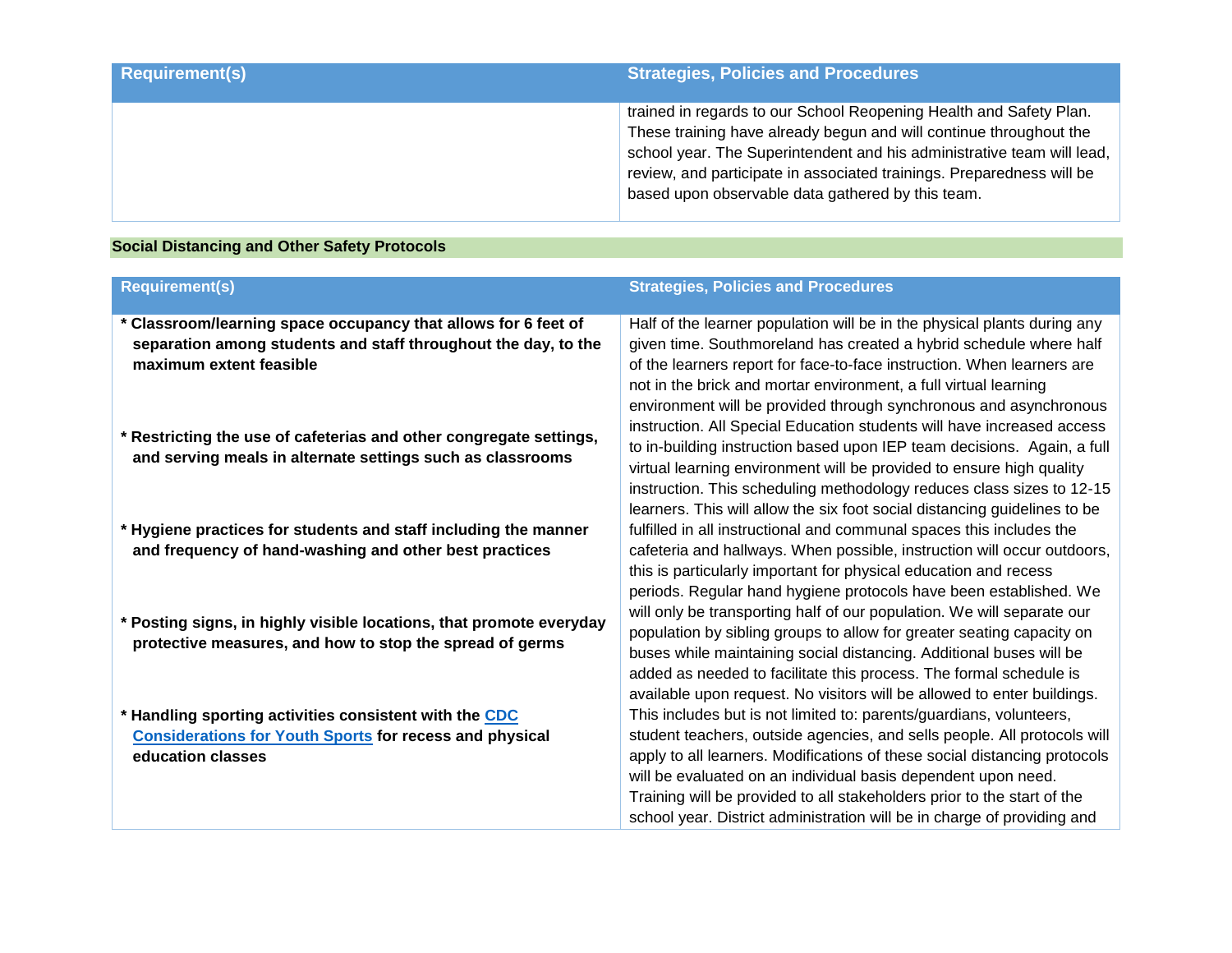| <b>Requirement(s)</b>                                                                                                                                                            | <b>Strategies, Policies and Procedures</b>                                |
|----------------------------------------------------------------------------------------------------------------------------------------------------------------------------------|---------------------------------------------------------------------------|
| Limiting the sharing of materials among students                                                                                                                                 | evaluating the communities preparedness to begin the 20-21 school<br>year |
| Staggering the use of communal spaces and hallways                                                                                                                               |                                                                           |
| Adjusting transportation schedules and practices to create social<br>distance between students                                                                                   |                                                                           |
| Limiting the number of individuals in classrooms and other<br>learning spaces, and interactions between groups of students                                                       |                                                                           |
| Coordinating with local childcare regarding on site care,<br>transportation protocol changes and, when possible, revised<br>hours of operation or modified school-year calendars |                                                                           |
| Other social distancing and safety practices                                                                                                                                     |                                                                           |

# **Monitoring Student and Staff Health**

| <b>Requirement(s)</b>                                                                                                | <b>Strategies, Policies and Procedures</b>                                                                                                                      |
|----------------------------------------------------------------------------------------------------------------------|-----------------------------------------------------------------------------------------------------------------------------------------------------------------|
| * Monitoring students and staff for symptoms and history of<br>exposure                                              | PROTOCOL FOR LEARNERS, Faculty and Staff THAT ARE<br><b>SUSPECTED TO BE ILL:</b>                                                                                |
| * Isolating or quarantining students, staff, or visitors if they<br>become sick or demonstrate a history of exposure | 1. Parents should take their child's temperature prior to leaving for<br>school. If the child has a temperature of 100.4 or higher, they should<br>remain home. |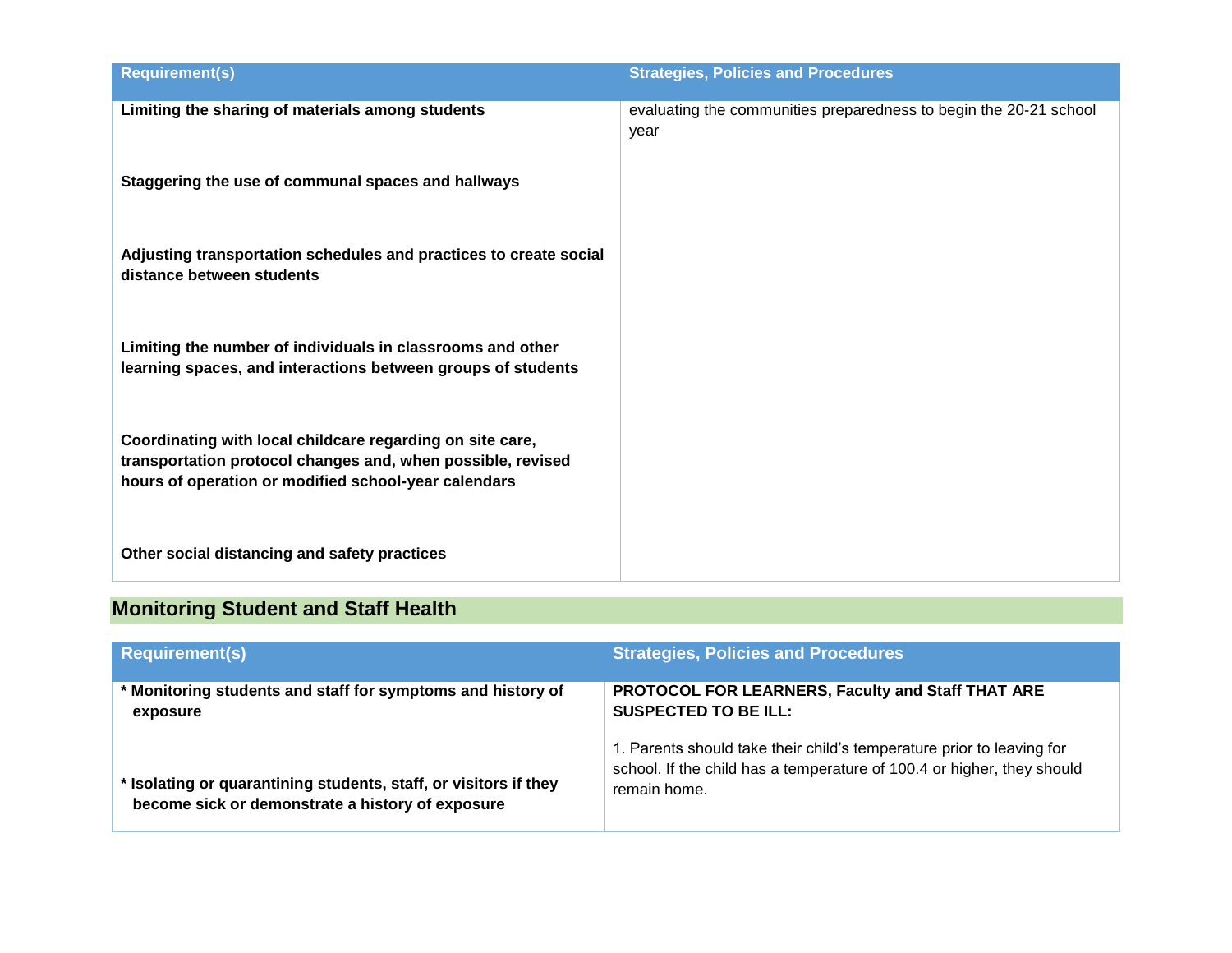| <b>Requirement(s)</b>                                                                                               | <b>Strategies, Policies and Procedures</b>                                                                                                                                                                                                                                                                                                                                                                                                                                                                                                                                                                                                                                                                |
|---------------------------------------------------------------------------------------------------------------------|-----------------------------------------------------------------------------------------------------------------------------------------------------------------------------------------------------------------------------------------------------------------------------------------------------------------------------------------------------------------------------------------------------------------------------------------------------------------------------------------------------------------------------------------------------------------------------------------------------------------------------------------------------------------------------------------------------------|
| * Returning isolated or quarantined staff, students, or visitors to<br>school                                       | 2. Faculty, Staff, and third party contractors should take their<br>temperatures before leaving for work. If the employee has a<br>temperature of 100.4 or higher, they should remain home.                                                                                                                                                                                                                                                                                                                                                                                                                                                                                                               |
| Notifying staff, families, and the public of school closures and<br>within-school- year changes in safety protocols | 3. Temperatures may be taken on all learners, faculty, staff, and third<br>party contractors before entering any building. Learners, faculty, staff,<br>and third party contractors who have a temperature of 100.4 degrees or<br>higher and or symptoms of Covid-19 will immediately be isolated and<br>dismissed to home. Symptoms include fever, coughing, shortness of<br>breath, chills, repeated shaking with chills, new loss of taste or smell,<br>muscle pain, or headache. Learners who experience symptoms while at<br>school will be isolated and sent home immediately. Return to school<br>may only occur when a clearance note has been obtained from an<br>individual's medical provider. |
|                                                                                                                     | 4. To prevent potential exposure and spread of infection,<br>Southmoreland will be utilizing a "sick" nursing area and a "well" nursing<br>area in each of its buildings, in conjunction with best practice nursing<br>protocols. This protocol should be followed by both staff and learners.                                                                                                                                                                                                                                                                                                                                                                                                            |
|                                                                                                                     | a. Sick Area- Please call the nurse ahead of time to notify him/her that a<br>learner appears to be sick. Potentially infectious learners will need to be<br>immediately assessed, and isolated if necessary. The nurse will provide<br>direction as to how to proceed - the nurse may come to the classroom<br>or direct the staff member to send the learner to the Sick Area. Reasons<br>to call the nurse for a "sick" child include: suspected fever, shortness of<br>breath, severe coughing, apparent respiratory distress, decreased level<br>of consciousness, confusion, etc.                                                                                                                   |
|                                                                                                                     | b. Well Area- To mitigate congestion and unnecessary loitering in the<br>hallways, learners should not present to the Well Area unless absolutely<br>necessary. Please note that learners do NOT need to present to the<br>"well" area with the following common situations:                                                                                                                                                                                                                                                                                                                                                                                                                              |
|                                                                                                                     | i. Paper cuts, small abrasions, picked scabs - have learner wash hands<br>and apply band aid if needed.                                                                                                                                                                                                                                                                                                                                                                                                                                                                                                                                                                                                   |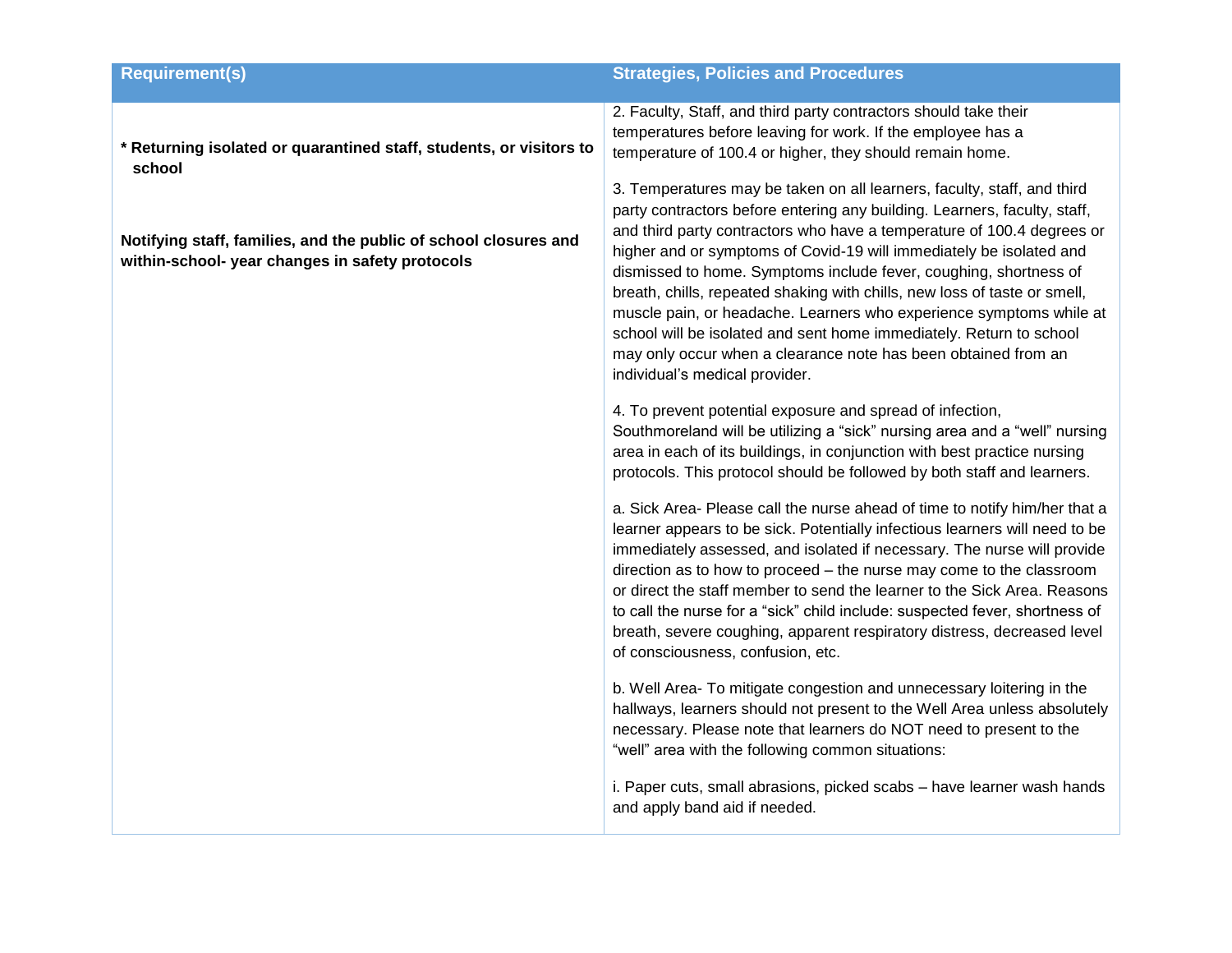| <b>Requirement(s)</b> | <b>Strategies, Policies and Procedures</b>                                                                                                                                                                                                                                                                                                                                                                                                                                                                                                                                                                                                                                                                 |
|-----------------------|------------------------------------------------------------------------------------------------------------------------------------------------------------------------------------------------------------------------------------------------------------------------------------------------------------------------------------------------------------------------------------------------------------------------------------------------------------------------------------------------------------------------------------------------------------------------------------------------------------------------------------------------------------------------------------------------------------|
|                       | ii. Minor headaches and/or fatigue - allow learner to get a drink of water<br>and put head down for at least 20 minutes, if no better then call nurse                                                                                                                                                                                                                                                                                                                                                                                                                                                                                                                                                      |
|                       | iii. Mild Stomach ache and/or nausea - allow learner to use the<br>restroom, get a drink of water and put head down for at least 20<br>minutes, if no better then call nurse.                                                                                                                                                                                                                                                                                                                                                                                                                                                                                                                              |
|                       | iv. Localized bug bite - if no allergy history and not spread over large<br>area of skin, apply cool paper towel to area to prevent scratching.                                                                                                                                                                                                                                                                                                                                                                                                                                                                                                                                                            |
|                       | v. Anxiety/Stress/Psychosocial Issues - if not affecting breathing or<br>physical health try a drink of water, redirection, or please refer to the<br>guidance counselor. In summary: If it is not an emergency AND the<br>situation cannot be handled in the classroom, then the learner may<br>present to the Well Area.                                                                                                                                                                                                                                                                                                                                                                                 |
|                       | c. Diabetes check office - Call the nurse prior to sending a learner for<br>diabetes checks. Teachers will receive an IEP/504/IHP for each diabetic<br>learner. If the nurse is unavailable, send the students to the nurse's<br>office with a reliable student.                                                                                                                                                                                                                                                                                                                                                                                                                                           |
|                       | d. Learners who require medicine during the day will be called to the<br>nurse's well office at the appropriate time.                                                                                                                                                                                                                                                                                                                                                                                                                                                                                                                                                                                      |
|                       | ** RETURN TO WORK/SCHOOL FOR EMPLOYEES AND LEARNERS<br>PROTOCOL PER THE CDC: This guidance is based on current<br>available information about COVID-19 and is subject to change as<br>additional information becomes available. The decision to discontinue<br>isolation should be made in conjunction with an individual's personal<br>physician and under the context of local circumstances (i.e. testing<br>availability, community spread, underlying personal health issues, etc.).<br>Clearance will need to be submitted to Southmoreland administration<br>before returning to work/school. Per CDC guidelines: Persons with<br>laboratory-confirmed COVID-19 who have symptoms and were directed |
|                       | to care for themselves at home may discontinue isolation under the                                                                                                                                                                                                                                                                                                                                                                                                                                                                                                                                                                                                                                         |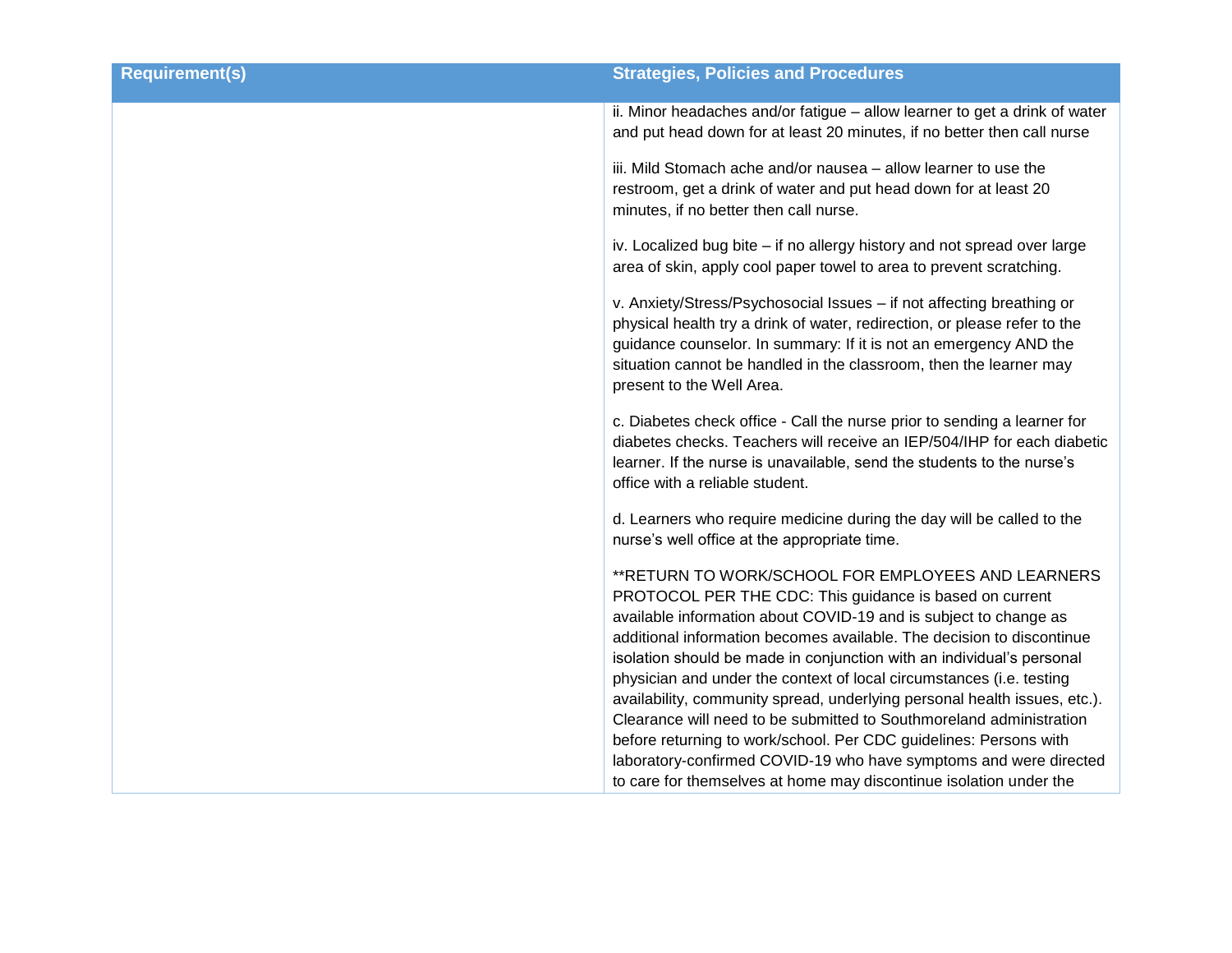| <b>Requirement(s)</b> | <b>Strategies, Policies and Procedures</b>                                                                                                                                                                                                                                                                                                                                                                                                                                                                                                                                                                                                                                                                                                                                                                                                                                                                                                                                                                                                                                                                                                                                                |
|-----------------------|-------------------------------------------------------------------------------------------------------------------------------------------------------------------------------------------------------------------------------------------------------------------------------------------------------------------------------------------------------------------------------------------------------------------------------------------------------------------------------------------------------------------------------------------------------------------------------------------------------------------------------------------------------------------------------------------------------------------------------------------------------------------------------------------------------------------------------------------------------------------------------------------------------------------------------------------------------------------------------------------------------------------------------------------------------------------------------------------------------------------------------------------------------------------------------------------|
|                       | following conditions: · Symptom-based strategy. Exclude from<br>work/school until:                                                                                                                                                                                                                                                                                                                                                                                                                                                                                                                                                                                                                                                                                                                                                                                                                                                                                                                                                                                                                                                                                                        |
|                       | At least 14 days have passed since symptoms first appeared.<br>At least 3 days (72 hours) have passed since recovery defined<br>as resolution of fever without the use of fever-reducing<br>medications and<br>Improvement in respiratory symptoms (e.g., cough, shortness of<br>breath); and,<br>In addition to the above guidelines, the individual must provide<br>$\bullet$<br>written clearance from a medical provider.<br>Test-based strategy. Exclude from work until:<br>$\bullet$<br>Resolution of fever without the use of fever-reducing<br>medications and<br>Improvement in respiratory symptoms (e.g., cough, shortness of<br>breath), and<br>In addition to the above guidelines, you must contact your<br>$\bullet$<br>medical provider for written clearance. Persons with laboratory-<br>confirmed COVID-19 who have not had any symptoms: .<br>Exclude from work/school until:                                                                                                                                                                                                                                                                                        |
|                       | 14 days have passed since the date of their first COVID-19<br>diagnostic test assuming they have not subsequently developed<br>symptoms since their positive test.<br>An individual develops symptoms, then the symptom-based or<br>$\bullet$<br>test-based strategy should be used. Note, because symptoms<br>cannot be used to gauge where individuals are in the course of<br>their illness, it is possible that the duration of viral shedding<br>could be longer or shorter than 10 days after the first positive<br>test. · Test-based strategy. Exclude from work/school until:<br>Resolution of fever without the use of fever-reducing<br>$\bullet$<br>medications and<br>Improvement in respiratory symptoms (e.g., cough, shortness of<br>$\bullet$<br>breath), and<br>In addition to the above guidelines, the individual must provide<br>written clearance from a medical provider.<br>For 3 days following discontinuation of isolation, these persons<br>$\bullet$<br>should continue to limit contact by social distancing (stay 6 feet<br>away from others) and limit potential of dispersal of respiratory<br>secretions by wearing a covering for their nose and mouth |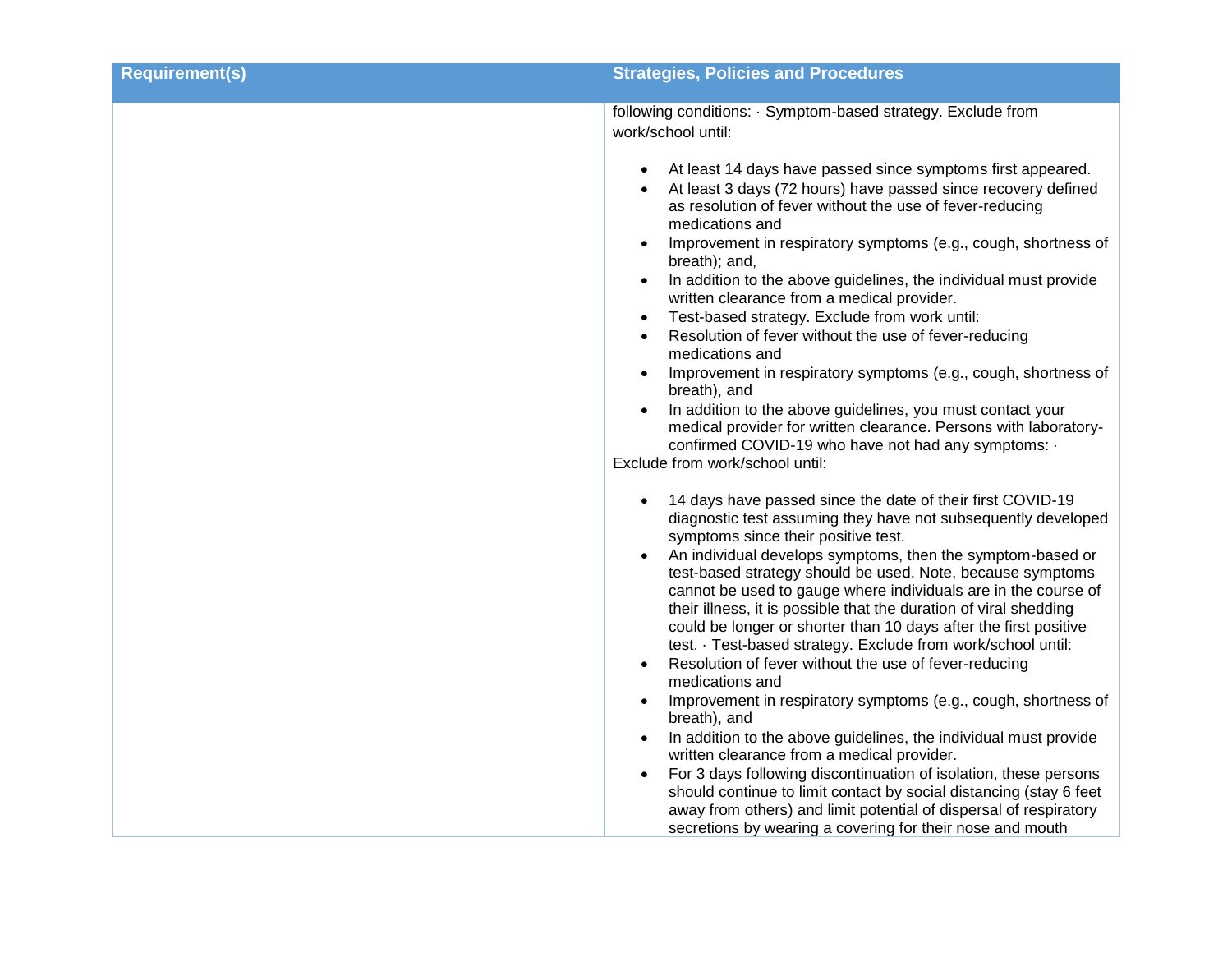| <b>Requirement(s)</b> | <b>Strategies, Policies and Procedures</b>                                                                                                                                                                                                                                                                                                                                                                                                                                                                                                                                                                                                                                                                                                                   |
|-----------------------|--------------------------------------------------------------------------------------------------------------------------------------------------------------------------------------------------------------------------------------------------------------------------------------------------------------------------------------------------------------------------------------------------------------------------------------------------------------------------------------------------------------------------------------------------------------------------------------------------------------------------------------------------------------------------------------------------------------------------------------------------------------|
|                       | whenever they are in settings where other persons are present.<br>In community settings, this covering may be a barrier mask,<br>such as a bandana, scarf, or cloth mask. The covering does not<br>refer to a medical mask or respirator. Families will have the<br>choice to choose the educational option that best suits the<br>needs of their child. All changes in the current situation will be<br>communicated to the entire community by the Superintendent.<br>All stakeholders will be trained in the safety expectations by<br>district administrators and staff. We believe that completion of<br>stakeholder training will signify preparedness for the schools to<br>reopen as safely as is possible considering the current<br>circumstances. |

#### **Other Considerations for Students and Staff**

| <b>Requirement(s)</b>                                                                      | <b>Strategies, Policies and Procedures</b>                                                                                                                                                                                                                                                                                                                                  |
|--------------------------------------------------------------------------------------------|-----------------------------------------------------------------------------------------------------------------------------------------------------------------------------------------------------------------------------------------------------------------------------------------------------------------------------------------------------------------------------|
| * Protecting students and staff at higher risk for severe<br><b>illness</b>                | All staff, faculty, and third party contractors will wear face coverings in<br>both the yellow and green phases. Learners will be required to wear<br>face coverings during yellow. Face coverings for learners will be<br>strongly encouraged during the green phase. Consideration during<br>both phases will be provided to learners based on their age on any           |
| * Use of face coverings (masks or face shields) by all staff                               | special circumstances they may have. Learners and staff will be<br>provided alternative options for learning and employment during the<br>20-21 school year. High risk learners will be provided the option of a                                                                                                                                                            |
| * Use of face coverings (masks or face shields) by older<br>students (as appropriate)      | full virtual learning experience throughout the entire school year. This<br>environment will include all necessary accommodations and related<br>services to meet their individual needs. High risk teachers will be<br>offered the opportunity to work remotely for the duration of the 20-21<br>school year. The district plans on offering a hybrid mode of instruction. |
| Unique safety protocols for students with complex needs or<br>other vulnerable individuals | This necessitates the reallocation of human resources to support this<br>initiative. Other staff will be provided alternatives provided through<br>current governmental legislation, instructional and non-instructional<br>staff will be deployed to best provide for learner needs. This utilization                                                                      |
| <b>Strategic deployment of staff</b>                                                       | will allow us to meet each learner where they are. Individual learning<br>plans will be created for all learners. These plans will identify the<br>academic, behavioral, and social/emotional needs of the individual.                                                                                                                                                      |